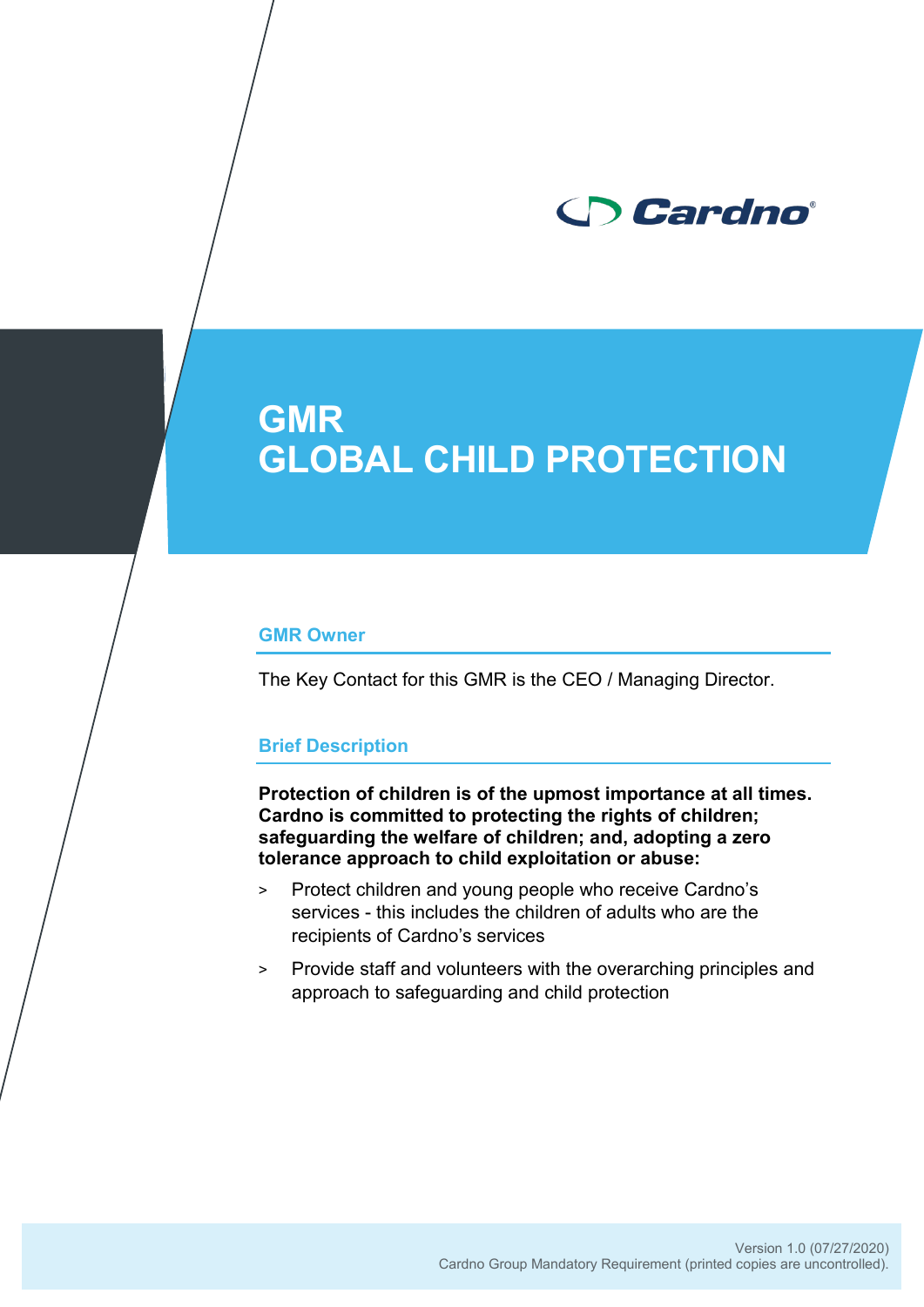

**1. Child protection is universal, applies at all times across all jurisdictions and is not limited to work activities**

# **All Cardno staff, contractors and advisers must ensure they are aware of their responsibilities and obligations with respect to the prevention, detection and reporting of child abuse and exploitation.**

- > Within 45 days of commencement, undertake mandatory child protection training (incorporating any client child protection requirements) during on-boarding and annually thereafter; and / or receive briefings in relation to child protection obligations
- > Sign Cardno's Global [Child Protection Acknowledgement Form](https://intranet.au.cardno.com/Resources/HR/Documents/Child%20Protection%20Code%20of%20Conduct%20and%20Acknowledgement%20Form.pdf)

# **2. Recruitment screening and on-boarding**

# **Cardno will not employ (in any capacity, paid or unpaid) any person with a known history of abuse or violence towards children.**

For all positions:

- > Terms of reference / job descriptions and recruitment advertisements must contain a statement about Cardno's commitment to child protection
- > Child protection questions as standard in interview questionnaires and reference check questionnaires
- > Proof of identification
- > Employment contracts for all staff / advisers contain appropriate provisions relating to Cardno's GMR on Child Protection
- > Completion of criminal record checks prior to contract signature (in each country that the individual has lived for 12 months or longer over the last 5 years). Where not available or in jurisdictions with no national child protection database, a statutory declaration may suffice; additional screening may be required if this requirement cannot be satisfied.
- > Sign [Child Protection Acknowledgement Form](https://intranet.au.cardno.com/Resources/HR/Documents/Child%20Protection%20Code%20of%20Conduct%20and%20Acknowledgement%20Form.pdf)

In addition to the above, where positions that work or have a high level of contact with children:

- ˃ Minimum of two *documented* in-depth verbal referee checks with professional and personal associates
- ˃ Documented request for an applicant to disclose whether they have been charged with child exploitation offences, and their response
- > Resolution of employment gaps
- ˃ Questions on convictions and disciplinary record
- > Targeted behavioural interview questions on prior work with children / child protection issues relevant to the role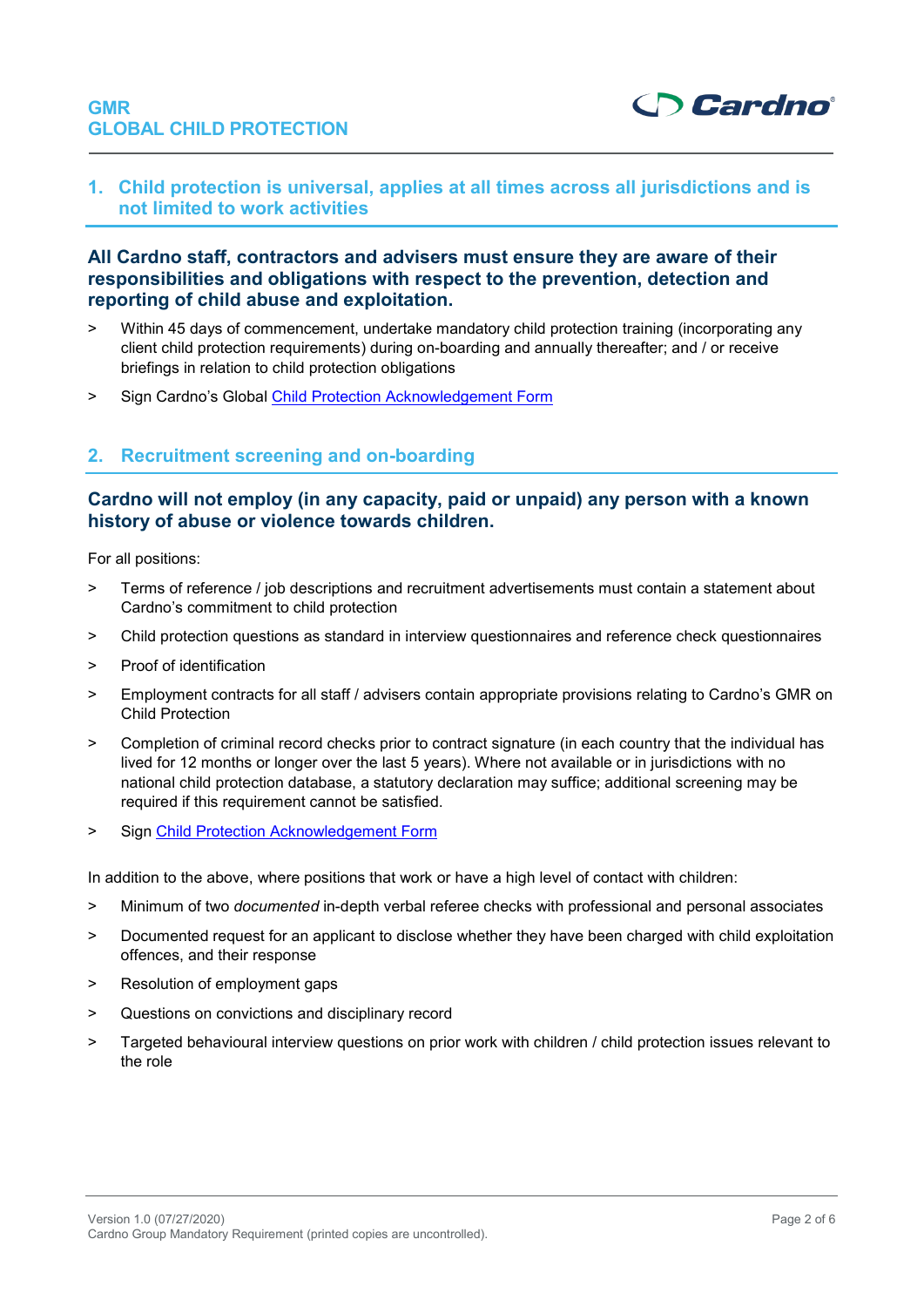

#### **3. Risk assessment**

# **[Child Protection Risk Assessments](https://intranet.au.cardno.com/Resources/HR/Documents/Global%20Child%20Protection%20Risk%20Assessment%20Template.pdfhttps:/intranet.au.cardno.com/Resources/HR/Documents/Global%20Child%20Protection%20Risk%20Assessment%20Template.pdf) are required for relevant projects as determined by each Operation. Risk assessments are based on the level of direct engagement with children and determining what specific child protection controls are required.**

- > Child Protection Risk Assessments are required for projects that have the potential to interact with or impact children under 18 years of age.
- > Child Protection Risk Assessments are to be incorporated into program or project planning and risk management processes, and reviewed annually.
- > Child Protection Risk are to be considered in the design of sub-project activities. Where "working with children" is likely then additional Activity-based Risk Assessment will be required.
- > Due diligence of sub-contractors and grantees are to include the extent to which the proposed organisation complies with Cardno's Child Protection GMR. Where risks are identified, additional controls are to be included.
- > Each Division is required to appoint a Child Protection Officer.
- > [Child Protection Risk Assessment](https://intranet.au.cardno.com/Resources/HR/Documents/Global%20Child%20Protection%20Risk%20Assessment%20Template.pdfhttps:/intranet.au.cardno.com/Resources/HR/Documents/Global%20Child%20Protection%20Risk%20Assessment%20Template.pdf) must be documented, submitted to the [Child Protection Officer,](mailto:child.protection@cardno.com?subject=Child%20Protection%20Matter) and retained on project files for audit.

#### **4. Partner organisations / subcontractors**

#### **Risk assessments are to be performed for partner organisations / subcontractors as part of the due diligence process.**

- > The risk assessment will inform the decision to partner and should be periodically reviewed over the duration of the partnership / relationship.
- > Written agreements with partner organisations / subcontractors are required to specify child protection requirements as set out in this GMR. Partner organisations will be required to comply with the behaviour protocols outlined in the [Cardno Code of Conduct.](https://intranet.au.cardno.com/Divisions/EmergingMarkets/ChildProtection/Documents/ID%20AP%20Child%20Protection%20Acknowledgement%20Form.docx)
- > Localised training must be provided that is appropriate to the context while also making clear Cardno's requirements. International organisations operating locally may be best suited to provide this training.

# **5. Appropriate use of child images and personal information**

# **Pictures, images or other likenesses of children and / or information related to children must be dignifying and not compromise their care and protection.**

- > Before photographing or filming a child, take care to ensure compliance with local traditions or restrictions for reproducing personal images
- > Before photographing or filming a child, obtain informed consent from the child (depending on age and capacity) or parent or guardian of the child. An explanation of how the photograph or film will be used is essential. All such photographs will have a release on file signed by the subject(s) (depending on age and capacity or their guardian). Releases are not required if an individual's identity is not discernible.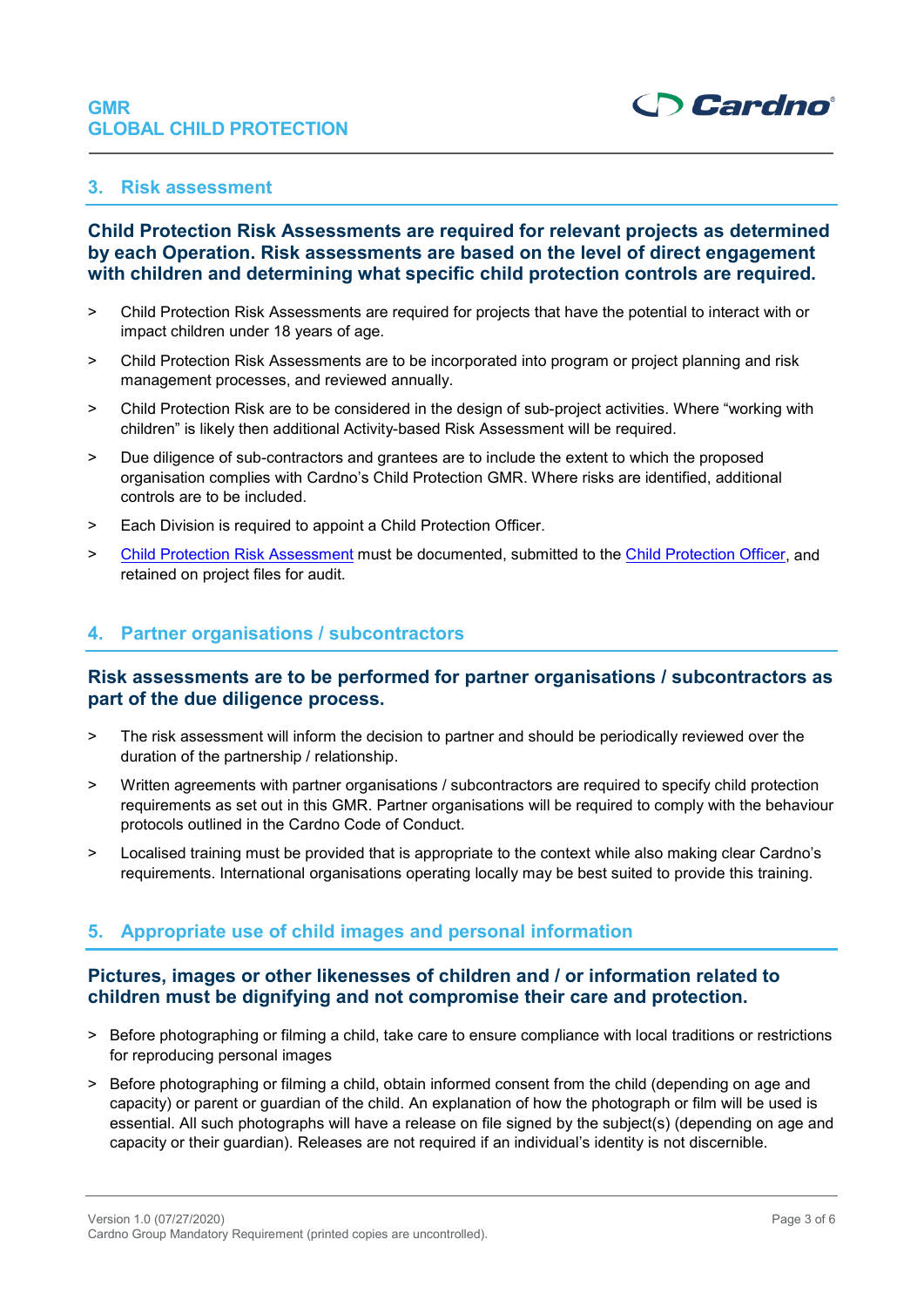

- > Ensure photographs, films, videos, electronic images, and DVDs present children in a dignified and respectful manner and not in a vulnerable or submissive manner. Image must not be next to vulnerable, submissive or sexually suggestive wording where it could be determined that the image is associated with that wording.
- > Children must be adequately clothed and not in poses that could be seen as sexually suggestive.
- > Ensure images are honest representations of the context and the facts.
- > Ensure file labels, meta data or text descriptions do not reveal identifying information about a child when sending images electronically or publishing images in any form.
- > Ensure confidentiality of the children.

# **6. Appropriate use of IT and communication systems**

**Cardno staff, contractors and advisers must not use internal systems such as computers, mobile phones, or video and digital cameras inappropriately, including to exploit or harass children, or to access child exploitation material or other inappropriate material through any medium.** 

> Accessing child pornography is strictly prohibited and will be dealt with promptly, including reporting to relevant law enforcement agencies.

# **7. Roles and responsibilities**

#### **All Cardno staff, advisers and contractors are required to:**

- > Where staff, advisers and contractors are expected to work with people under 18 years of age, assess child protection risks and impacts in our activities through activity-based risk assessments
- > Ensure Working with Children and / or other appropriate checks are conducted during recruitment of staff and contractors
- > Ensure appropriate and legal use of child information and imagery as described in Section 5 above.
- > Ensure the best interests of the child govern what actions are taken in response to concerns
- > Ensure individuals who report a concern, in good faith, are not subject to retaliation or adverse employment consequences
- > Comply with all relevant international treaties and domestic legislation. It is our joint and individual responsibility to ensure that our operations maintain the highest ethical standards

### **8. Identified breaches and reporting**

#### **Cardno undertakes to investigate and report any incidences of child abuse or exploitation in a confidential, professional and prompt manner.**

> It is mandatory for all Cardno staff, contractors and advisers to report immediately any suspected or alleged case of: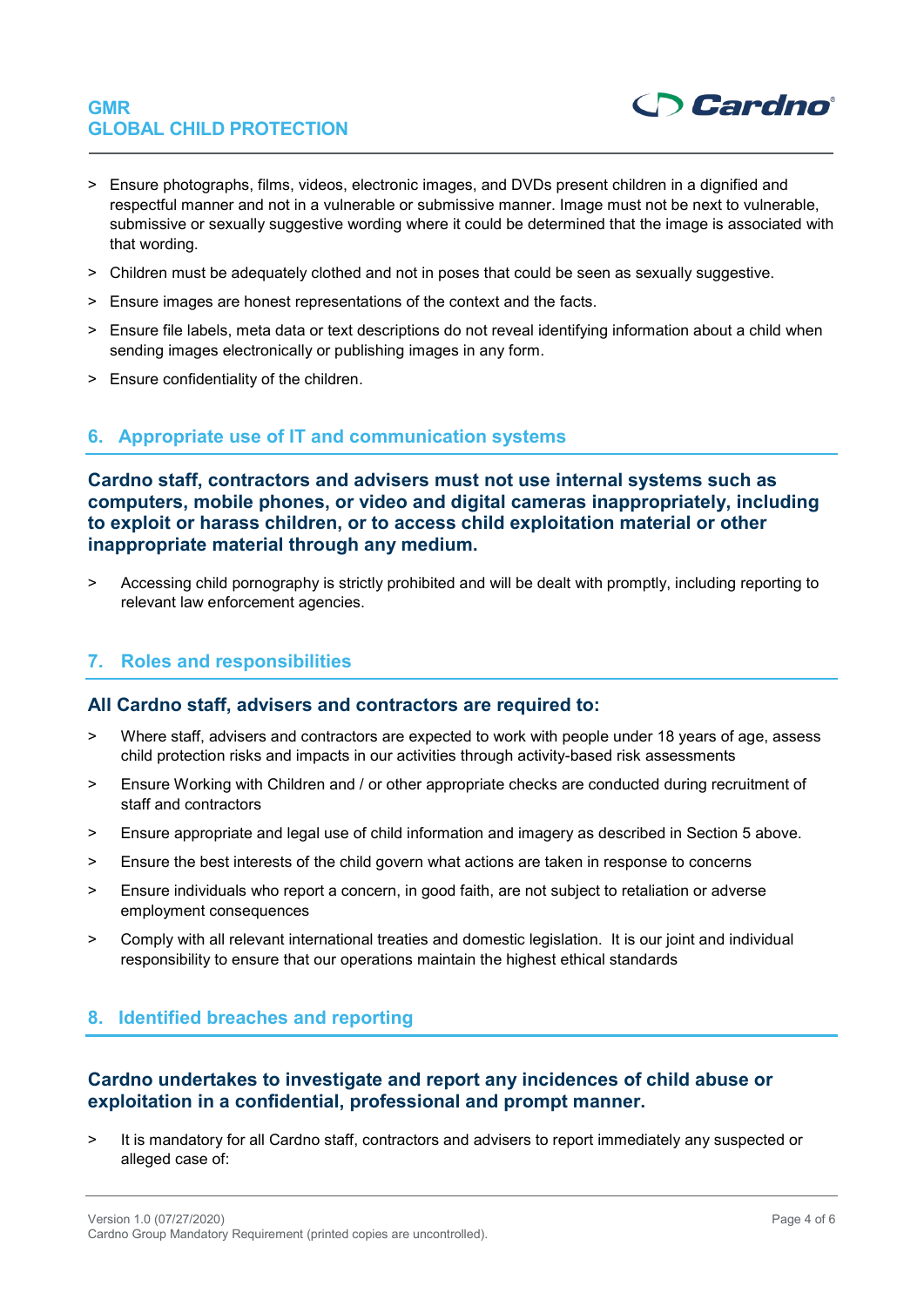

- Breach of the Cardno's Child Protection GMR
- Breach of client child protection policies
- Child protection related misconduct issue
- Person having committed, or been arrested for, or convicted of, a criminal offence(s) relating to any child exploitation or abuse
- Child disclosure of exploitation and abuse
- Suspicion or allegation of possessing or accessing child pornography or child exploitation material
- Criminal proceedings being undertaken in regard to child exploitation and abuse
- Any report made to you by anyone, including a child or community member, relating to notifiable behaviour
- Any child safety incident related to site access of a Cardno managed activity, including construction related activity
- > Report any suspected or actual breaches immediately or as soon as practical to the Division President / CEO and Child Protection Officer using the Cardno [Child Protection Notification Form](https://intranet.au.cardno.com/Resources/HR/Documents/Child%20Protection%20Notification%20Form.pdf)
	- The Child Protection Officer will determine next steps and if required the type of investigation depending on the nature of the allegation of child exploitation and abuse
	- A Cardno representative or partner will contact the child's parent(s) or guardian(s) unless this would jeopardise the child's welfare.
- > Reporting is not restricted to acts committed by Cardno personnel and partners. It also includes:
	- Client staff member, including locally engaged staff
	- Any personnel of a client-funded contractor or civil society organisation, including sub-contractors and grantees
	- Personnel of a client-funded multilateral organisation
	- Client-funded volunteer or internship
	- Employee of another government agency
- > If you are not sure, you are able to discuss your concern in confidence with HR or management
- > An allegation of child exploitation and abuse is a serious issue and it is crucial all parties maintain strict confidentiality. Sharing of information, which could identify a child or an alleged perpetrator, should be purely on a 'need to know' basis and only to those who have a legitimate need to receive the information. Unless exploitation and abuse has actually been proved to have occurred, it must always be referred to as 'alleged exploitation and abuse'. Documentation obtained or created as a result of investigations will be kept confidential until such time as it may be required to be handed to judicial mechanisms.
- > Where a breach of Cardno's child protection policy has occurred, Cardno will ensure perpetrators are brought to account and appropriate action is taken.
- > Report to relevant authorities any incidents of suspected or actual child exploitation, abuse, or policy non-compliance
- > Maintain confidentiality when reporting child exploitation, abuse, or policy non-compliance and ensure procedural fairness